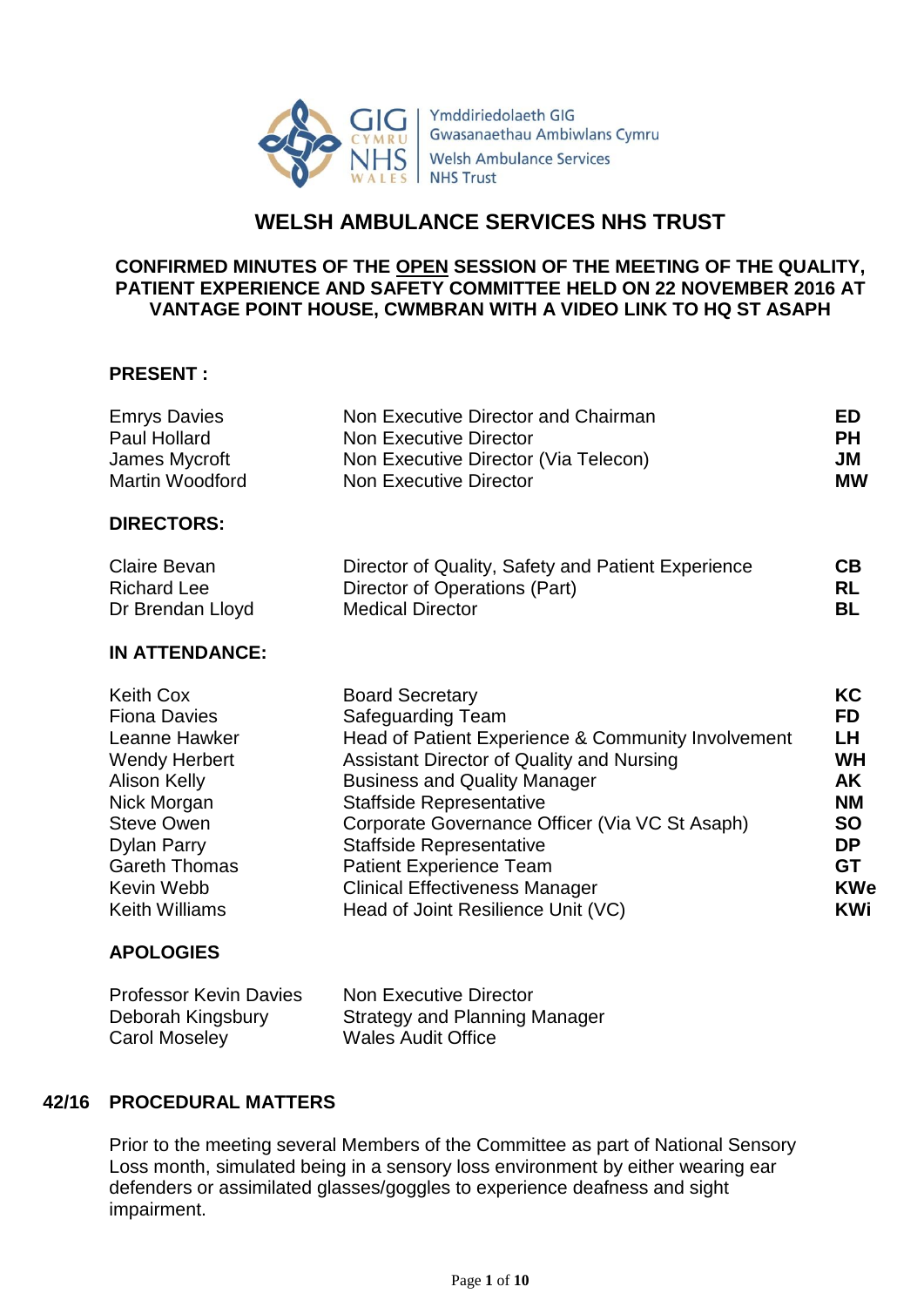# **Minutes**

The Chairman welcomed all to the meeting. He referred to the Minutes of the open session of the meeting held on 21 July 2016 which were confirmed as a correct record.

### **Matters Arising**

**CB** updated the Committee on the situation regarding Bariatric issues advising there is a need for a task and finish group to be established to take forward this work in conjunction with the Director of Operations and Medical Director and this is being planned for early 2017.

# **Action Log**

The Action Log was considered by the Committee and the actions therein were dealt with accordingly.

### **RESOLVED: That**

- **(1) the Minutes of the meetings held on 21 July 2016 were confirmed as a correct record;**
- **(2) the standing declaration of the Chairman, Mr Emrys Davies as a retired member of UNITE was noted; and**
- **(3) the updates to the Action Log were noted.**

### **43/16 PATIENT STORY**

The Committee were presented with a story by the Head of Patient Experience & Community Involvement which related to patients with mental health needs and the challenge for our staff when supporting patients who display physical and threatening behaviours. The issue of physical restraint of a patient by Trust staff was discussed in detail. The patient concerned had become aggressive and was verbally abusive to staff members. In order to maintain patient and staff safety, the staff had to carry out certain measures which led to the patient being restrained in order to avoid any further harm to all concerned.

**FD** further informed the Committee of procedures within the National Institute for Health and Care Excellence guidance, Trust staff should not be trained in the use of restraint; equally as important, Trust staff should be informed and confident in using de escalation techniques other than restraint. **FD** emphasised the importance of providing training to staff for the safe management of such circumstances. .

Feedback from staff had shown there needs to be a consistent approach across the Trust to equip staff with de escalation skills to respond safely/effectively in such situations. . The Trust has identified the need for a consistent approach to how staff are supported in responding to patients, understanding their needs, acting in a safe way for themselves and patients and the reporting process going forward.

The Director of Operations added there should be further investment across Wales in mental health which would allow patients to be supported through the appropriate pathways within the wider system. In terms of this particular case he added that the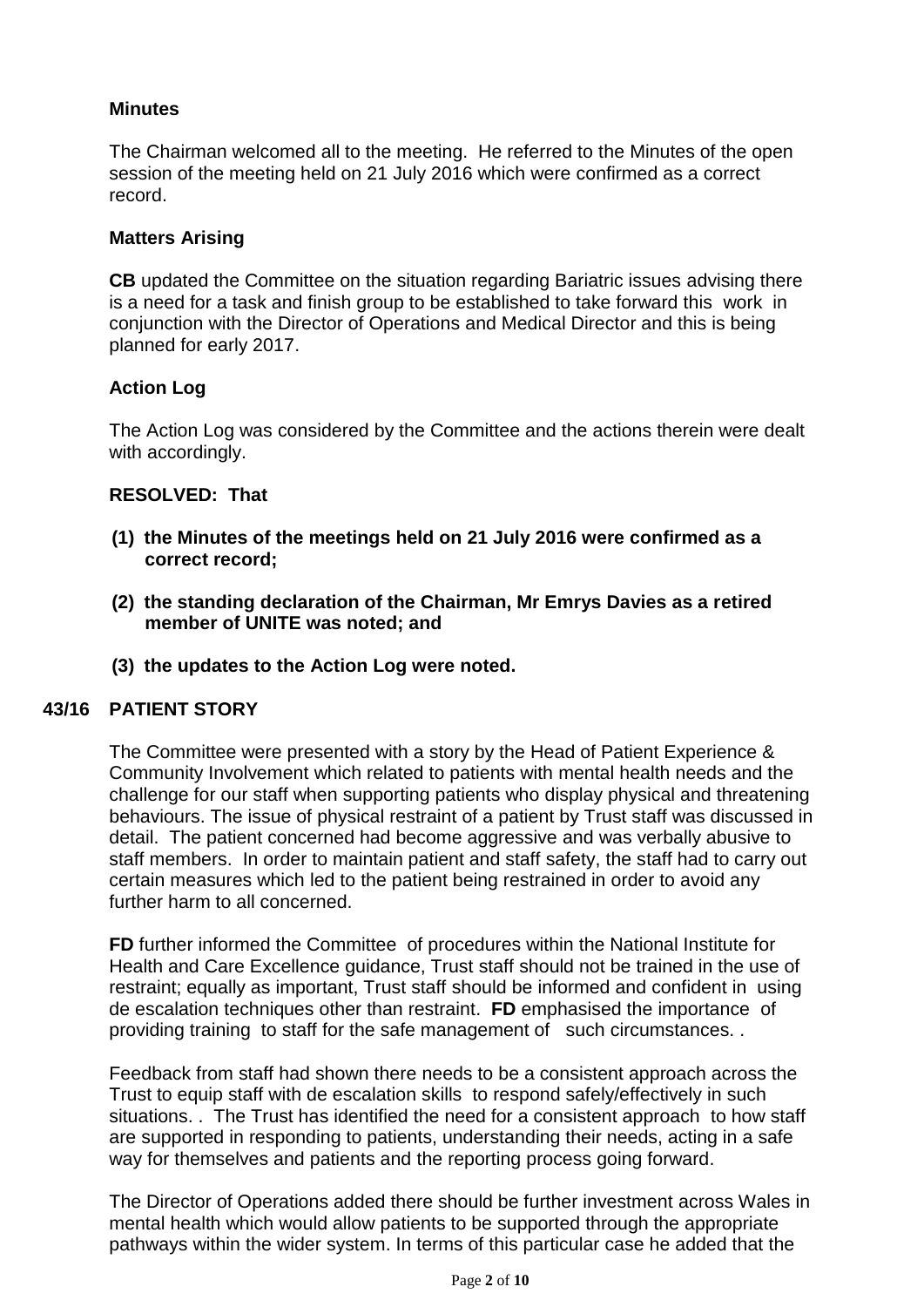staff, under the circumstances presented to them, had used the required restraint to prevent any further injuries to all parties concerned.

Members discussed the issue of mental health in further detail and raised several points which included:

- **WH** advised that the first draft WAST Mental Health Improvement Plan was under development and commented upon some of the review of guidelines required going forward which included how the Trust addresses the skills of staff to avoid the use of restraint.
- **CB** advised that the UK Ambulance Services Quality Group and Medical Directors group are looking at the issues relating to restraint nationally.
- **BL** referred to the possible use of chemical restraint by other blue light services in certain circumstances adding that cases such as the one presented involved a patient whose actions would have been very unpredictable
- **RL** advised the Committee of circumstances whereby police would become involved in terms of cases where the use of restraint was required
- Concern was expressed there was not sufficient training in place for call handlers to deal with episodes of callers with a mental health issue and these calls could be prolonged. This will be addressed by the Mental Health Improvement Plan.

The Chairman concluded there were several issues the Trust needed to consider going forward. The WAST Mental Health Improvement Plan should incorporate the issues raised in terms of restraint and the direction and guidance which was to be given to staff in that regard. The Mental Health Improvement Plan will be presented to the Committee 19<sup>th</sup> January 2017.

Feedback was provided by those present who had simulated a sensory loss scenario and they advised it had been very challenging, frustrating and had created a feeling of isolation.

# **RESOLVED: That**

- **(1) the patient story was noted; and**
- **(2) the Director of Quality, Safety and Patient Experience in liaison with the Medical Director provide an update on progress of the issues learned from the patient story at the next meeting.**

# **44/15 QUARTERLY QUALITY ASSURANCE REPORT JULY - SEPTEMBER 2016**

The Director of Quality, Safety and Patient Experience **CB** drew the Committee's attention to the report and acknowledged there will still some gaps in the data which were being addressed as the report developed. The Committee were further informed that the work being conducted by the Quality Steering Group (focusing on Assurance, Improvement & Learning) was the enabler for providing the information contained within this report.

The Committee were provided with details surrounding the focus on the Quality Strategy and that the new Quality Steering group will triangulate the Quality data and information to inform the development of the quality improvement plan going forward.

**CB** drew the Committee's attention to several high level achievements that had happened during the reporting period: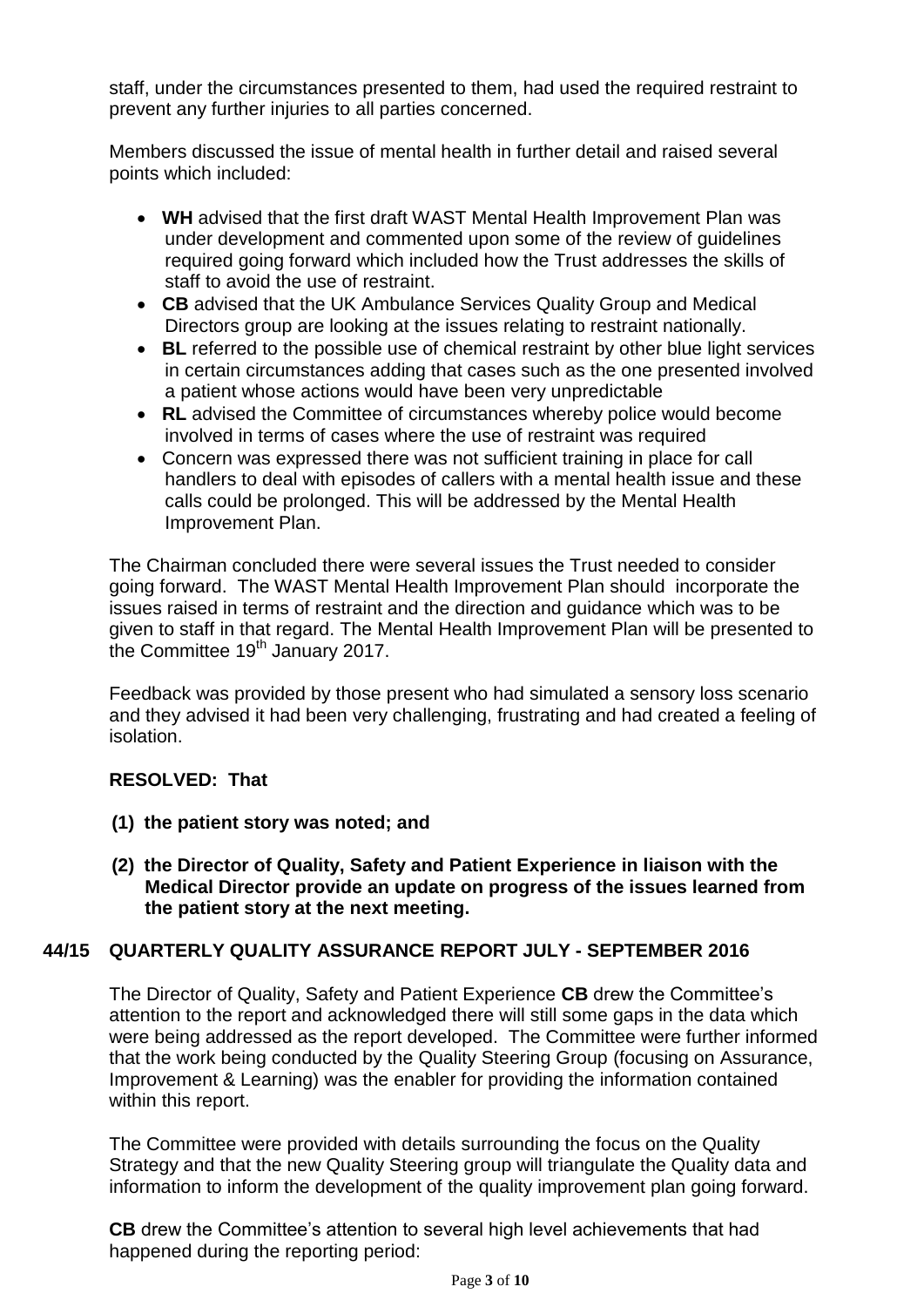- National awards and NHS Wales awards Frequent Callers improvement project
- Infection Prevention Control (IPC) The band seven post had been recruited to and the IPC improvement plan was underway and would be presented to the Committee in January 2017
- Serious Adverse Incidents (SAIs) there had been a reduction of SAIs in quarter two and an improvement in SAIs closed
- Concerns implementation plan significant progress was being made

Members, in discussing the report, acknowledged it was still a work in progress, and were given the necessary level of assurance contained within it; the following points were raised:

- Were there any trends with SAIs **CB** commented that the majority of SAIs being investigated had identified that system delays, in particular hospital hand over delays were a contributory factor.
- In terms of the work surrounding falls prevention for example, and the early indication of good results, how quickly could these initiatives be rolled out – **RL**  advised that three areas had been identified going forward, the use of CFR's, fire and rescue intervention and having an occupational therapist and a Trust member of staff available to respond to falls.

**CB** added that the sharing of best practice across health boards would be advantageous going forward and the Health Board Quality reports have been a vehicle to start this process.

The Chair commented he was encouraged by the developments taking place which underpinned the work being undertaken going forward which would lead to significant improvements adding that the report had provided the Committee with the necessary assurance it sought.

**CB** advised that due to the timing of the Committee, instead of a quarterly assurance report there would be a Health and Safety report at the next meeting. The next quarterly report would be provided at the May meeting.

# **RESOLVED: That**

- **(1) the progress in some areas was acknowledged; and**
- **(2) the report was discussed and the levels of assurance were provided ahead of onward reporting to Trust Board by the Chairman.**

# **45/16 PATIENT EXPERIENCE AND COMMUNITY INVOLVEMENT TEAM ( HIGHLIGHT REPORT)**

**CB** reiterated to the Committee that in line with Welsh Government strategy, Partners in Healthcare had been renamed as indicated in the title of the report.

**LH** advised the Committee of the following highlight areas within the report and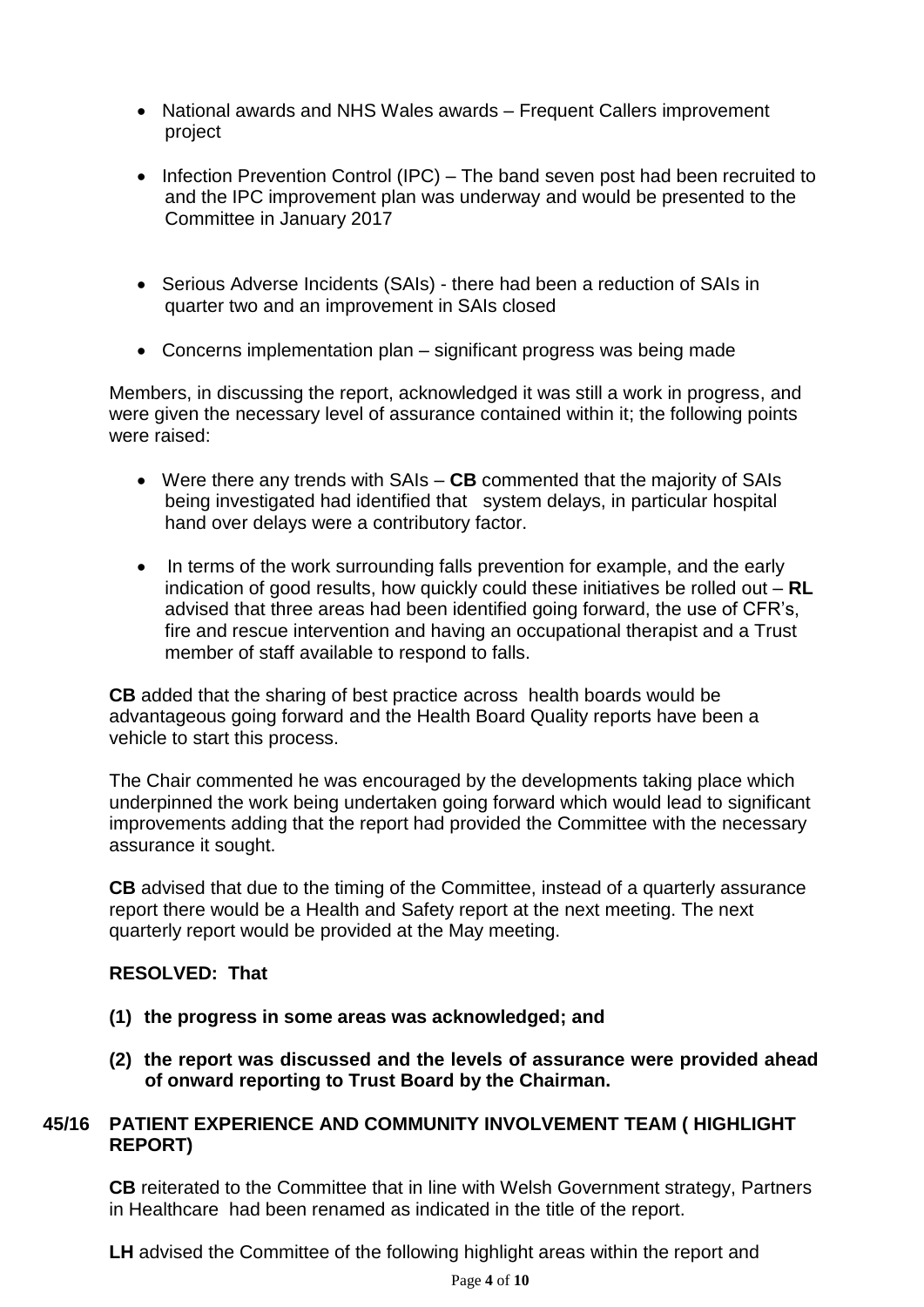expanded upon each item:

- NHS Direct Wales website
- Launch of WAST Promises to older people
- Community events across Wales had increased following public demand
- Patients with sensory loss and the engagement work being undertaken
- Patients with learning disabilities and the ongoing work in communities
- Fantastic success of the 'shocktober' work had given rise to requests for further community involvement outside the month of October
- Ongoing work with falls prevention

# **RESOLVED: That**

- **(1) the Patient Experience Highlight Report was received and approved for release to Welsh Government, NHS colleagues and Partners; and**
- **(2) the actions being taken forward were noted and supported.**

# **46/16 WELSH AMBULANCE SERVICES NHS TRUST ANNUAL REPORT FROM HEALTH INSPECTORATE WALES 2015/16**

The Committee were given an overview of the report by **CB**. Members were informed that going forward, the Trust would be considered in the wider HIW thematic reviews.

The Chair advised there were no reviews that concerned the Trust at this stage.

**RESOLVED: That the report, prior to onward reporting to the Trust Board, supporting future WAST involvement in relevant HIW thematic reviews was discussed and endorsed.**

# **47/16 DRAFT WAST MENTAL HEALTH IMPROVEMENT PLAN**

The Assistant Director of Quality and Nursing **WH**, gave an overview of the plan.

A key part of the plan going forward would not only consider the improvements for e patients but also take into consideration any support that Trust staff may require.

WH referred to the six key s priorities being developed during the progress of the Draft Mental Health Improvement Plan. It was crucial for the plan going forward that sustainable pathways and infrastructure were in place and were well established.

In terms of the restraint policy, **WH** advised that this will be developed as part of the improvement plan it should be centred on decreasing the need to use restraint. Members considered the draft plan further acknowledging that it was work in progress, noting that it should be finalised early next year. **CB** advised that the plan would be presented at the next QuESt meeting in January 2017.

**RESOLVED: That the report was received and assurance was given that the updated Action Plan and agreed actions were being progressed.**

# **48/16 QUALITY IMPROVEMENTS: LEARNING FROM THE WELSH AMBULANCE SERVICES NHS TRUST'S RESPONSE TO SERIOUS ADVERSE INCIDENTS**

The Committee were given an overview in terms of the ongoing improvement work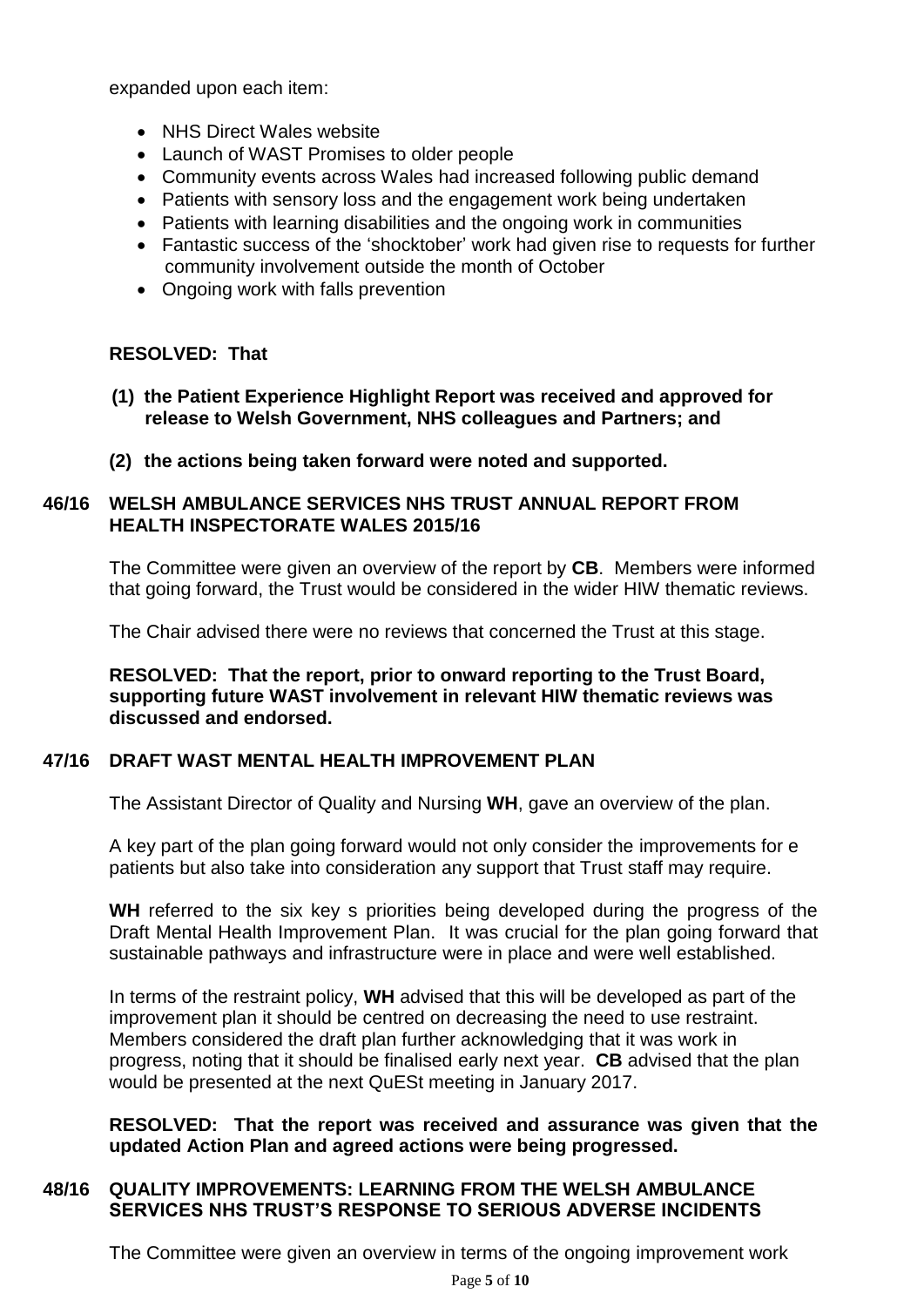and actions which had been identified in relation to how the Trust had coordinated the response to the tragic case of Jasmine Lapsley. Additional learning had been identified in relation to how the Trust response to SAIs to achieve improved communication, support and outcomes for families.

Members were advised of the ongoing improvements the Trust was focussing upon. Three high level task and finish groups had been set up to carry out the various actions in order to achieve the required outcomes (investigation process, communication and developing a family support model).

**CB** referred to the draft guidance for staff document on writing statements, giving evidence in court and preparing for inquests which had been one of the themes following the review. There were however, still further minor changes to be made prior to the publication of the document and this would be finalised at the Quality Steering group in December with staff side.

Members were informed that Mr and Mrs Lapsley had reviewed the appropriate Trust documentation and processes and had provided several comments for the Trust to consider.

**CB** gave an overview on how the Board was provided with the relevant information in relation to SAIs. In addition, if there was an SAI of significant risk/reputational risk to the organisation this would, through the Serious Clinical Incident Forum, be brought to the attention of the Trust Board Chairman and the Chief Executive.

Members acknowledged the report and raised several points and comments which were addressed by the Director of Quality, Safety and Patient Experience.

A detailed discussion with regard to the role of Trade Unions representation took place; **CB** advised that the draft guidance for staff was an iterative document and the Chairman added there would be a need for further development to align with Trade Union staff going forward.

**RESOLVED: That the report was received and assurance given that agreed improvement actions were being progressed as a result of the review of the Welsh Ambulance Services NHS Trust's response to the incident.**

### **49/16 REVIEW OF TRUST RESPONSE TO NORTH WALES ROAD TRAFFIC COLLISION INFORMING RECOMMENDATIONS**

**KWi** provided the background details of the tragic incident that had occurred earlier in the year. In terms of identifying the lessons learned he advised the Committee of the actions and areas of good practice identified following the operational debrief and the wider engagement debrief approach. He further informed the Committee with details of the recommendations that had transpired, for example, actions upon death in service and how the Trust could develop this going forward.

Several other areas where lessons could be learned had been identified which included the wellbeing of staff and the need to develop family support model. In terms of the latter, the Trust had identified where this could be improved.

Members considered the report in greater detail and asked that a minor amendment be made in terms of action number five and the completion date. In addition they discussed the health and wellbeing of staff in which **BL** gave an overview of the possibility of fitness testing within the Trust and briefly what that could involve.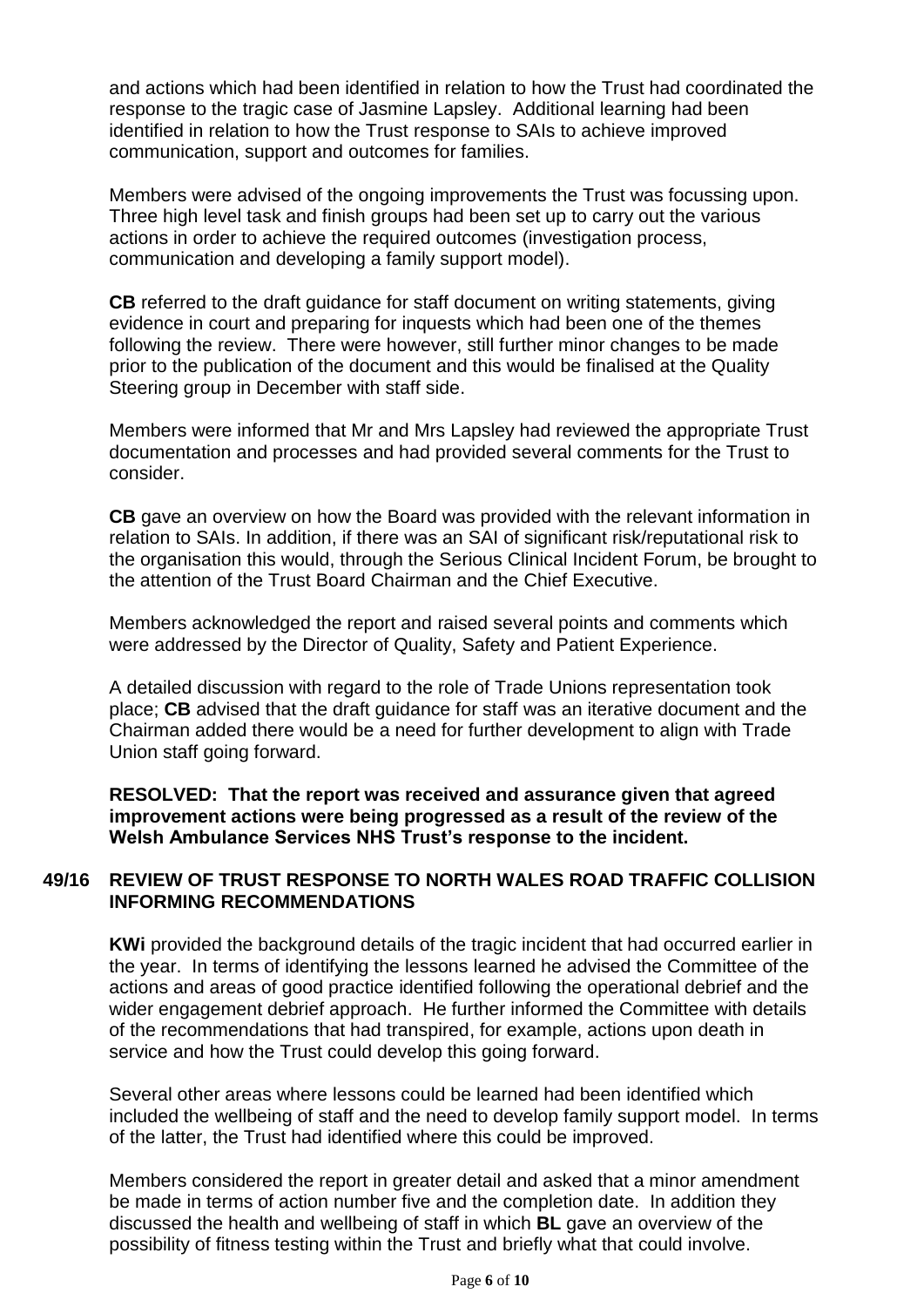The Chairman referred to the issue of fitness commenting that holders of certain driving licenses were subjected to yearly fitness tests and this could be a possibility the Trust could explore.

#### **RESOLVED: That the content of the report and the supporting debrief reports whilst recognising there were some issues to be resolved were noted.**

#### **50/16 REVISED CLINICAL AUDIT AND EFFECTIVENESS PROGRAMME**

The Medical Director **BL** gave an overview of the programme and explained it had been completely revised and streamlined from previous versions. In terms of the significant audits that had previously being undertaken, the Committee were to note that the majority of the work had now been incorporated into the clinical indicator work. He was confident the programme could be delivered and would contribute effectively to the Trust going forward.

**KWe** provided the Committee with further detailed information of ongoing audits which included the specifics in terms of how the Trust was processing Patient Clinical Records much more effectively.

In terms of July and August audits, **PH** asked why there had been delays. **KWe** explained there had been some funding and staff resources issues which had contributed to the delays in completion.

**CB** commented on the layout of the report and suggested that if the summary table could be integrated as part of the Annex to the quarterly Quality Assurance report that would be helpful.

The Chairman queried whether the revised dates contained within the report were achievable. He added there was a requirement, once assurance had been provided to this Committee that audits were on track, the Audit Committee be informed of progress.

#### **RESOLVED: That**

- **(1) the update was noted and the ongoing actions proposed to improve the Clinical Audit & Effectiveness Programme was acknowledged and supported; and**
- **(2) the Audit Committee receive an update as required.**

#### **51/16 OPERATIONAL PLAN 2016/17 UPDATE**

The Director of Operations **RL**, presented the report as read and highlighted the following points for the Committee's attention:

- The use of private providers and their reduction going forward
- Demand and Capacity review was continuing
- Community Paramedic Scheme
- New CAD, funding had been approved
- Christmas period arrangements

### **RESOLVED: That the update was noted.**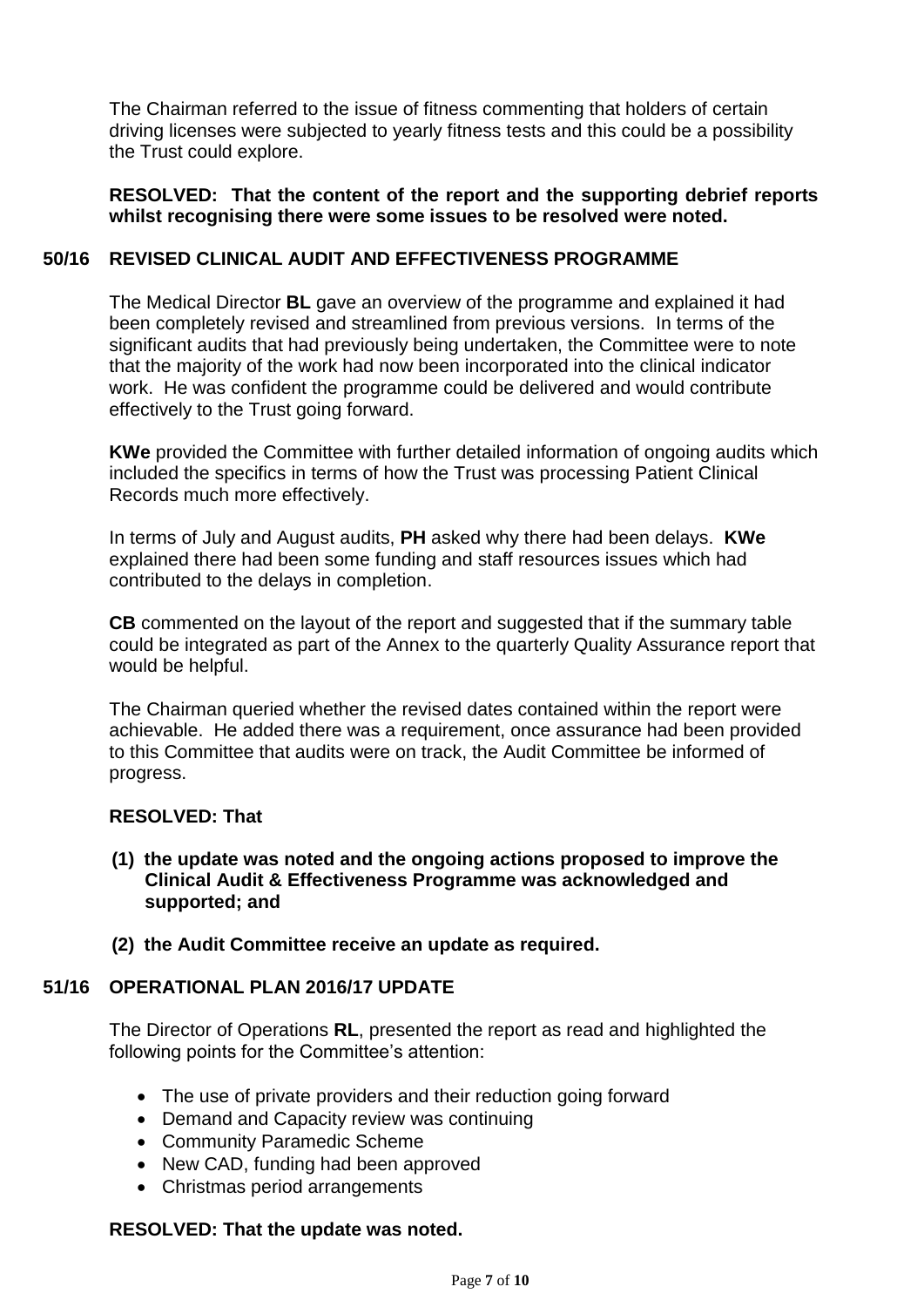### **52/16 WELSH AMBULANCE SERVICES NHS TRUST ALL WALES STANDARDS FOR ACCESSIBLE COMMUNICATION AND INFORMATION FOR PEOPLE WITH SENSORY LOSS**

**LH** presented the report to the Committee and gave an overview of the standards of service delivery that people with sensory loss should expect when accessing healthcare; the standards had originally been launched in December 2013. She advised Members of the progress that had taken place adding there was still further developmental work required going forward.

The Committee acknowledged and noted the considerable amount of work undertaken by those involved notwithstanding the inevitable challenges.

### **RESOLVED: That**

- **(1) the requirements against the sensory loss standards and the actions to improve compliance to the standards were noted;**
- **(2) the recommendation to establish a Patient Experience work plan and group to include sensory loss impairment to improve compliance and provide assurances to the Quality Steering Group on progress was supported; and**
- **(3) the report had been submitted for October 2016 as part of the NHS Outcomes Framework was noted.**

### **53/16 WELSH AMBULANCE SERVICES NHS TRUST CARE AND SOCIAL SERVICES INSPECTORATE WALES – NATIONAL INSPECTION OF CARE AND SUPPORT FOR PEOPLE WITH LEARNING DIFFICULTIES**

**LH** gave an overview of the report and provided the committee with the following highlight information contained within it:

- reporting processes which included training
- flagging of addresses
- accessing of patient information
- capturing mortality rates of people with learning difficulties

**LH** added that the accessing of information was an ongoing piece of work going forward and was being piloted in the Cardiff and Vale area.

The Chairman expressed concerned with the issue of cross border records and queried how that was being addressed.

### **RESOLVED: That**

- **(1) the summary report in respect of the National inspection of care and support for people with learning disabilities overview was received;**
- **(2) the recommendation to improve understanding of the needs of adults with a learning disability, including support for carers across the Trust to include awareness training around the requirements of those with learning disabilities was supported; and**
- **(3) the forthcoming Learning Disability Celebration Event in February 2017 was**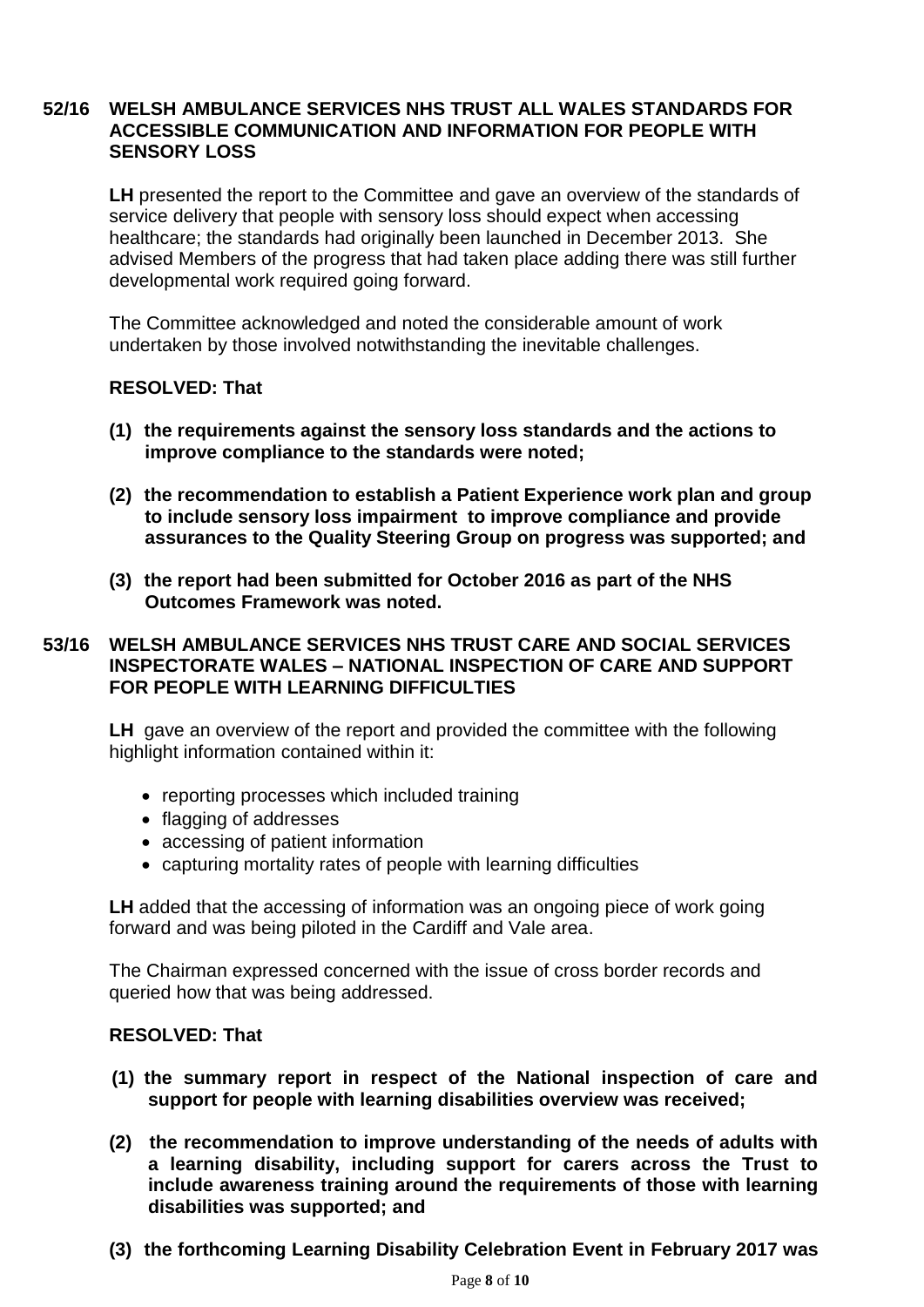**noted.**

# **54/16 CORE REQUIREMENTS SELF ASSESMENT R2 SCHEDULE RETURN**

The Committee were informed by **CB** that the information within the report, since the last return, had demonstrated the Trust had make significant progress. The selfassessment had been sent to EASC for their consideration. It was noted that the Clinical Risk Assurance Review currently being undertaken by EASC would be shared at the January QuESt as it was hoped the report from EASC would be available.

# **RESOLVED: That**

- **(1) the Core Requirements R2 Schedule Return and the linkages across the Health & Care Standards was noted; and**
- **(2) the requirement to develop assurance reports relating to quality, safety and patient experience, which consider both sets of requirements to drive improvements from both an internal and external perspective was discussed.**

# **55/16 REGULATION 28 – PREVENTION OF FUTURE DEATHS REPORT**

**WH** provided the Committee with details surrounding the tragic death of Pamela June Conway. The death had been attributed to natural causes, however the Coroner had identified there had been a significant delay in receiving care and treatment. The Coroner had also issued the regulation to Betsi Cadwaladr University Health Board for them to address their aspect of the delay. The overall delay was 21 hours delay of which the Trust's delay in reaching Pamela was 2 hours 50 minutes.

**BL** referred to the meetings he and the Director of Operations had with coroners in Wales in which the clinical model had been discussed and how the details around amber calls had changed. They recognised the work the Trust did and were clear and aware of the delays outside hospitals.

#### **RESOLVED: That the report was received and assurance was provided that the updated Action Plan and agreed actions were being progressed.**

### **56/16 CONSENT ITEMS**

The following items were presented to the Committee for noting:

- 1) Annual Ombudsman Letter
- 2) QuESt Planning Action Notes
- 3) Quality Steering Group (Assurance Improvement and Learning) Terms of Reference and Action Log
- 4) Annual Equality Plan (Monitoring)
- 5) Monthly Integrated Performance Report

## **RESOLVED: That the items listed above were noted.**

### **Any Other Business**